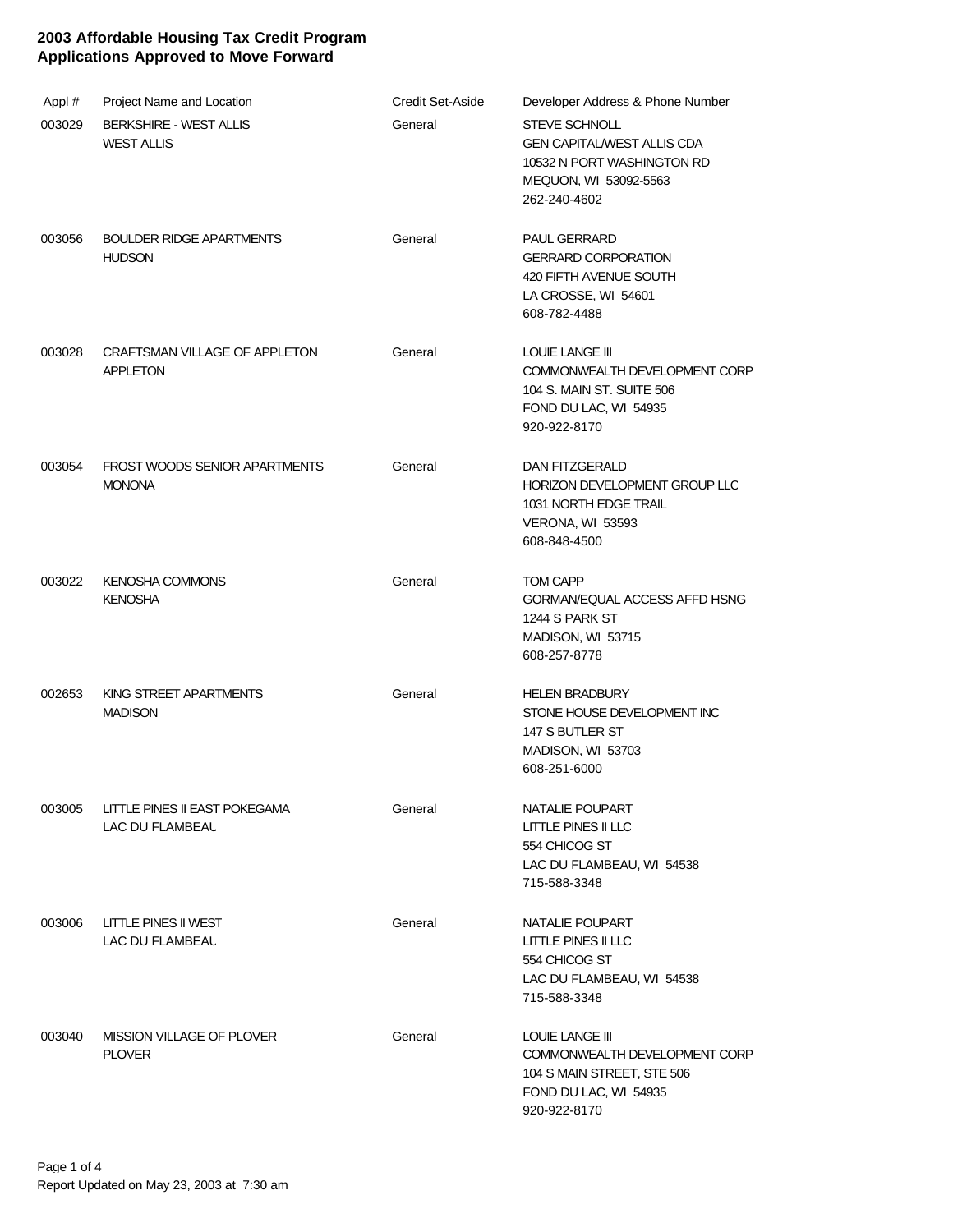| Appl#  | <b>Project Name and Location</b>                           | <b>Credit Set-Aside</b> | Developer Address & Phone Number                                                                                                   |
|--------|------------------------------------------------------------|-------------------------|------------------------------------------------------------------------------------------------------------------------------------|
| 003020 | MITCHELL WAGON FACTORY<br><b>RACINE</b>                    | General                 | <b>TOM CAPP</b><br><b>GORMAN &amp; COMPANY</b><br>1244 S PARK ST<br>MADISON, WI 53715<br>608-257-8778                              |
| 003042 | <b>NEW BEGINNINGS</b><br><b>VARIOUS CITIES</b>             | General                 | <b>WENDELL ASKENETTE</b><br><b>WOLF RIVER DEVELOPMENT</b><br>PO BOX 459<br>KESHENA, WI 54135<br>715-799-3236                       |
| 003051 | <b>PRAIRIE HILL AT WOODLAND RIDGE</b><br><b>GREENFIELD</b> | General                 | PHILIP SCHULTZ<br>HORIZON DEVELOPMENT GROUP LLC<br>306 N MILWAUKEE ST, SUITE 300<br>MILWAUKEE, WI 53202<br>414-765-1188            |
| 003052 | <b>UPLANDS HOMES</b><br><b>SUN PRAIRIE</b>                 | General                 | MICHAEL HEIDKAMP<br>WI PSHP FOR HSNG DEV INC<br>121 S PINCKNEY ST, SUITE 200<br>MADISON, WI 53703<br>414-223-2740                  |
| 003026 | <b>COLUMBIA SQUARE</b><br><b>MILWAUKEE</b>                 | Nonprofit               | <b>DAMON DORSEY</b><br>NORTH AVENUE COMM DEV CORP<br>3624 W NORTH AVE<br>MILWAUKEE, WI 53208<br>414-874-4793                       |
| 003032 | <b>KING DRIVE COMMONS</b><br><b>MILWAUKEE</b>              | Nonprofit               | <b>WELFORD SANDERS</b><br>MARTIN L KING ECONOMIC DEV CRP<br>2745 N DR MARTIN L KING DRIVE<br>MILWAUKEE, WI 53212<br>414-265-5000   |
| 003050 | LEON H SULLIVAN TWNHSES PH I<br><b>MILWAUKEE</b>           | Nonprofit               | <b>J ALLEN STOKES</b><br><b>INNER CITY REDEVELOPMENT CORP</b><br>3351 N MARTIN L KING DRIVE<br>MILWAUKEE, WI 53212<br>414-908-3377 |
| 003048 | <b>MADISON SFRO</b><br><b>MADISON</b>                      | Nonprofit               | <b>STEVE BRAUNGINN</b><br>URBAN LEAGUE GREATER MADISON<br>151 E GORHAM STREET<br>MADISON, WI 53703<br>608-251-8550                 |
| 003013 | ST CROIX FALLS TOWNHOMES<br><b>ST CROIX FALLS</b>          | Nonprofit               | PETER KILDE<br><b>WEST CAF</b><br>525 SECOND ST POB 308<br>GLENWOOD CITY, WI 54013-0308<br>715-265-4271                            |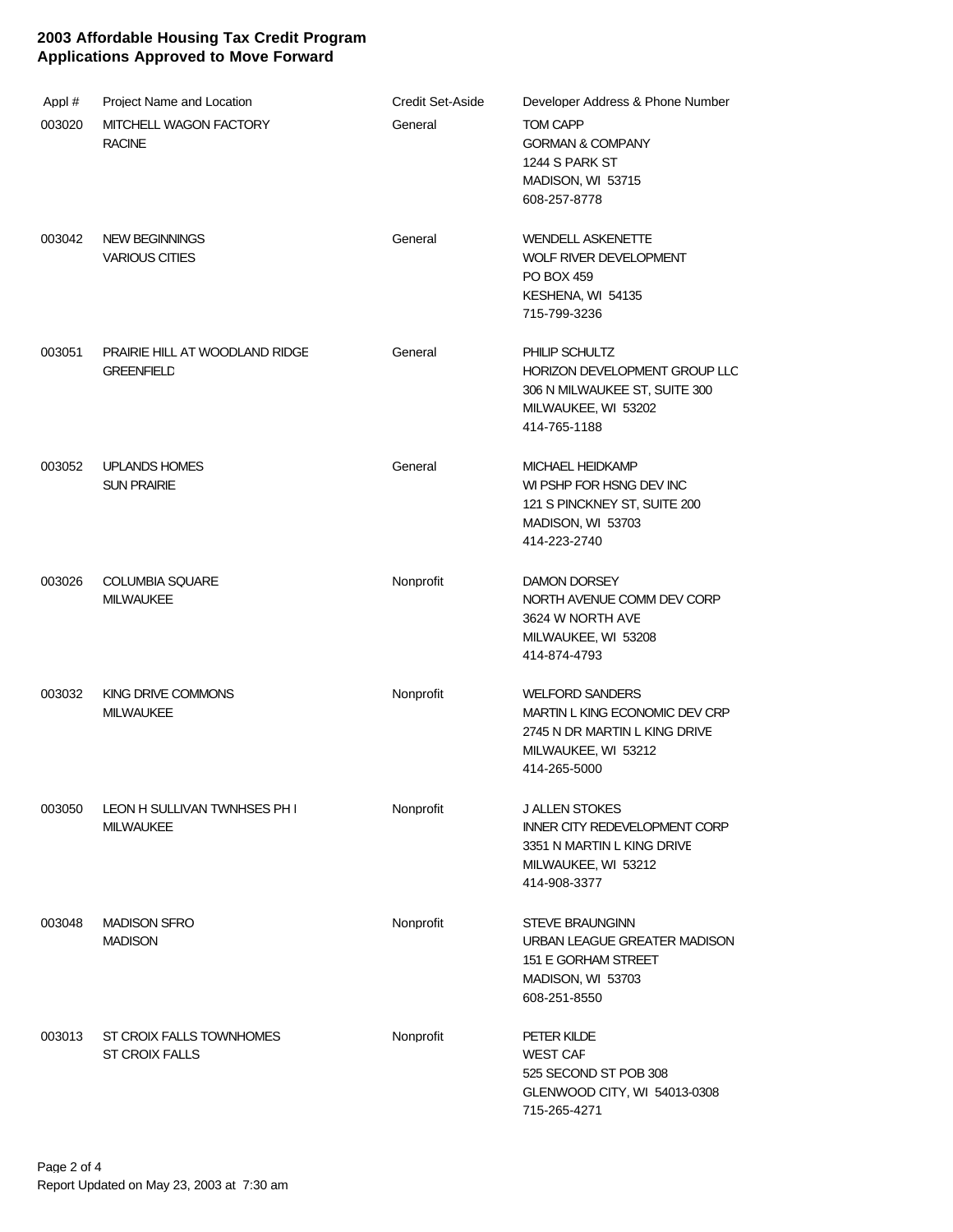| Appl#  | Project Name and Location                               | <b>Credit Set-Aside</b> | Developer Address & Phone Number                                                                                                 |
|--------|---------------------------------------------------------|-------------------------|----------------------------------------------------------------------------------------------------------------------------------|
| 003038 | WOLF RIVER SENIOR VILLAGE<br><b>MANAWA</b>              | Nonprofit               | <b>MIKE OLSON</b><br>CAP SERVICES/SENO COMPANIES<br>1725 W RIVER DRIVE<br>STEVENS POINT, WI 54481<br>715-343-7140                |
| 003010 | APPLE HILL HOMES<br><b>ASHWAUBENON</b>                  | Preservation            | <b>CRAIG DROWN</b><br>KEYSTONE DEV LLC/PROTECH<br>4009 COLUMBUS RD SW<br>GRANVILLE, OH 43023<br>740-587-4150                     |
| 003016 | <b>BROOKEVIEW I</b><br><b>MAUSTON</b>                   | Preservation            | <b>KATHY RICE</b><br>RURAL HOUSING PTNRS MAUSTON LP<br>1020 LINCOLN AVE<br>FENNIMORE, WI 53809<br>608-822-7368                   |
| 003017 | <b>BROOKEVIEW II</b><br><b>MAUSTON</b>                  | Preservation            | <b>KATHY RICE</b><br>RURAL HSNG PRTNRS MAUSTON LP<br>1020 LINCOLN AVE<br>FENNIMORE, WI 53809<br>608-822-7368                     |
| 003060 | <b>HAMILTON TERRACE APARTMENTS</b><br><b>JANESVILLE</b> | Preservation            | <b>JOSEPH SCHWENKER</b><br>MILLENIUM HSNG FNDTN/EVERGREEN<br>5236 N KENT AVE<br>MILWAUKEE, WI 53217<br>414-332-4900              |
| 003041 | <b>HIGHLAND PARK HSNG DEVELOPMT</b><br><b>MILWAUKEE</b> | Preservation            | <b>MARIA PRIOLETTA</b><br>HOUSING AUTHORITY OF MILWAUKEE<br>809 N BROADWAY<br>MILWAUKEE, WI 53202<br>414-286-5903                |
| 003053 | <b>HISTORIC MANITOWOC PLACE</b><br><b>MANITOWOC</b>     | Preservation            | ROBERT LEMKE<br>MANITOWOC PLACE LLC<br>7611 HARWOOD PLACE<br>WAUWATOSA, WI 53213<br>414-777-0428                                 |
| 003003 | LEXINGTON COURT APTS<br><b>JANESVILLE</b>               | Preservation            | <b>KURT WOLFF</b><br><b>MERIDAN GROUP INC</b><br>PO BOX 620800<br>MIDDLETON, WI 53562<br>608-836-8084                            |
| 003012 | LIGHTHOUSE POINT TOWNHOMES<br><b>RACINE</b>             | Preservation            | <b>ANTHONY AUGUSTINE</b><br><b>PRAIRIE MANAGEMENT &amp; DEV INC</b><br>401 N WABASH STE 700<br>CHICAGO, IL 60611<br>312-644-1055 |